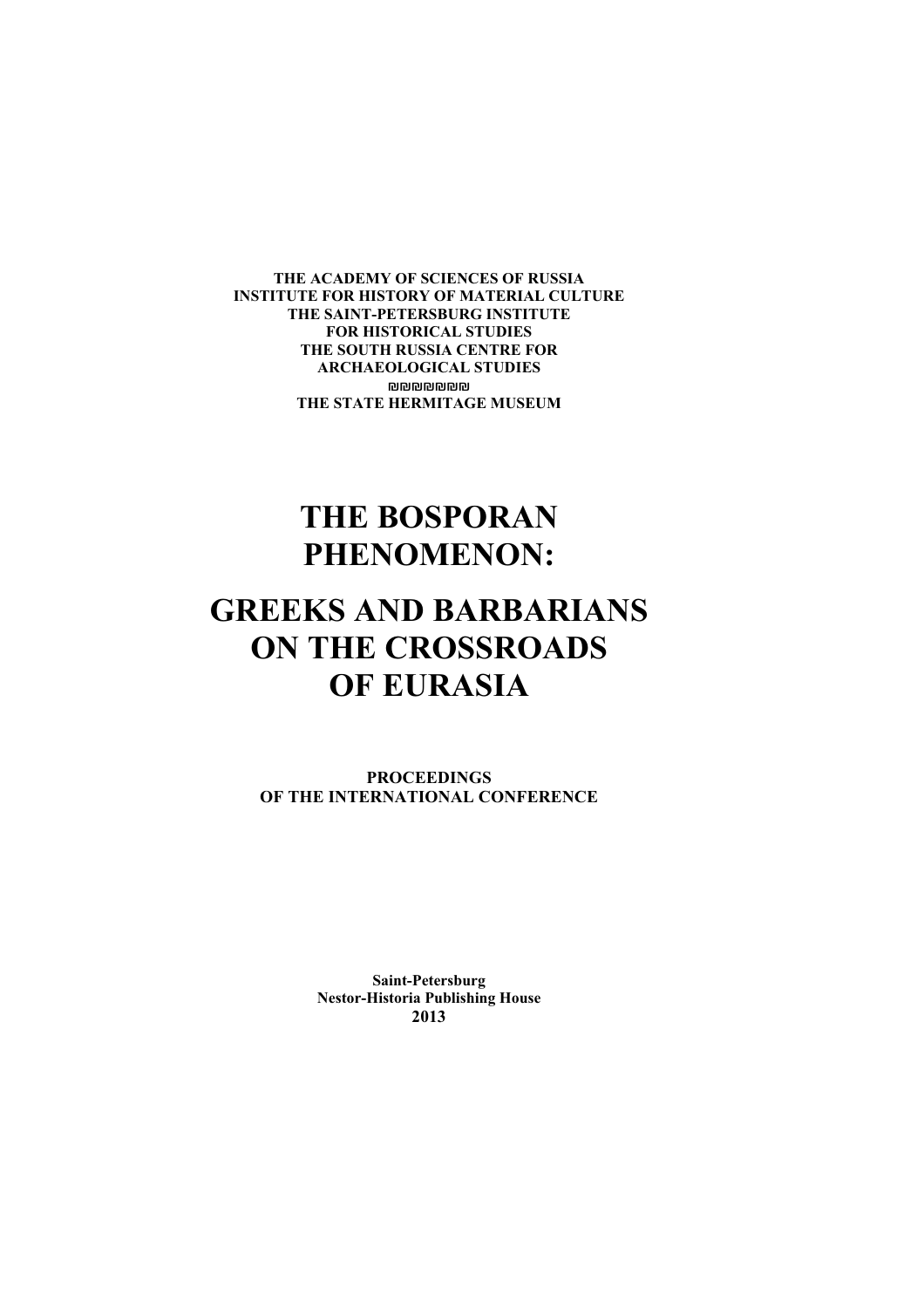РОССИЙСКАЯ АКАДЕМИЯ НАУК ИНСТИТУТ ИСТОРИИ МАТЕРИАЛЬНОЙ КУЛЬТУРЫ САНКТ-ПЕТЕРБУРГСКИЙ ИНСТИТУТ ИСТОРИИ<br>ЮЖНО-РОССИЙСКИЙ ЦЕНТР **ɘɀɇɈ-ɊɈɋɋɂɃɋɄɂɃ ɐȿɇɌɊ ȺɊɏȿɈɅɈȽɂɑȿɋɄɂɏ ɂɋɋɅȿȾɈȼȺɇɂɃ ˀˀˀˀˀˀˀ** ГОСУДАРСТВЕННЫЙ ЭРМИТАЖ

## БОСПОРСКИЙ ФЕНОМЕН

### ГРЕКИ И ВАРВАРЫ НА ЕВРАЗИЙСКОМ **THEPEKPËCTKE**

**МАТЕРИАЛЫ** МЕЖДУНАРОДНОЙ НАУЧНОЙ КОНФЕРЕНЦИИ

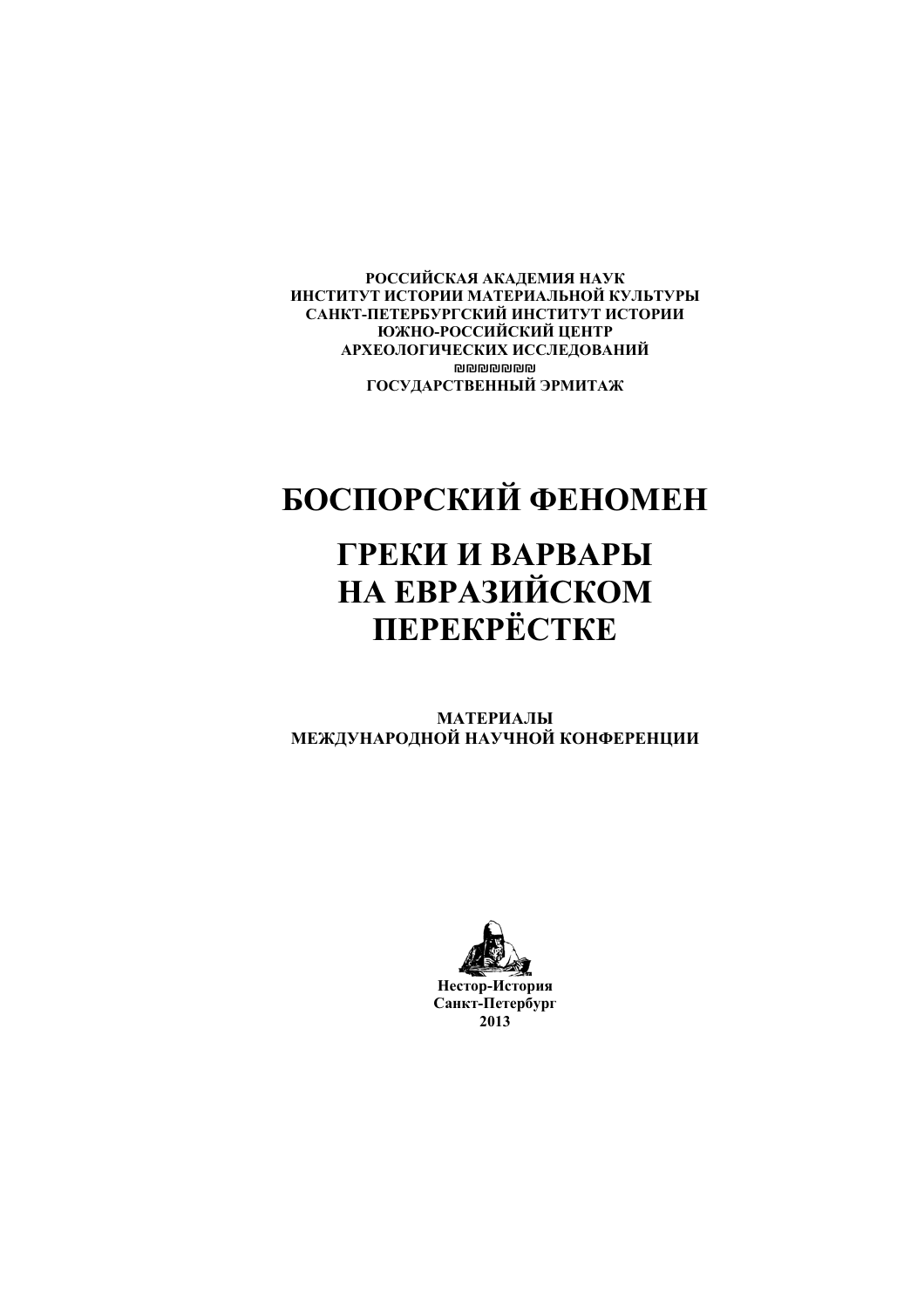Укрепление производилось путем пропитки камня кистевым способом трёхкратно, до прекращения впитывания камнем состава в следующем режиме: первый цикл – три пропитки с интервалом 20 мин, перерыв в течение 40 мин; второй и третий циклы в таком же режиме. В процессе последней пропитки один из фрагментов (верхний) развалился на 2 крупные части по месту трещины. Полимеризация  $\overline{a}$ еостава в камне продолжалась три недели при температуре +5°С.

Плотность мергеля укрепилась, но недостаточно для того, чтобы проводить склейку фрагментов. После предварительной пропитки склеиваемых поверхностей 30 % раствором паралоида в ацетоне мелкие сколы были подклеены 50 % раствором этого же клея, далее проводилась склейка поэтапно. Швы склейки и крупные утраты были восполнены мастикой на основе клеевого раствора паралоида с наполнителем (песком).

В результате проведенных реставрационных мероприятий структура мергеля была укреплена, было предотвращено дальнейшее разрушение памятника, ему придан экспозиционный вид (Рис. 1. 2). Отверстия, просверленные для обозначения мест крепления узды, позволили предложить реконструкцию конской сбруи (Рис. 1. 3). Кроме того, был приобретен неоценимый опыт консервации памятников из осадочных камнеподобных пород.

*Г*. *П*. Гарбузов

### Некоторые результаты сплошных разведок **в округе Фанагории**<sup>147</sup>

Несмотря на многолетнюю историю исследований и значительное число выявленных археологических памятников в округе античной Фанагории, археологическую изученность хоры Фанагории следует всё же считать весьма низкой – и с точки зрения полноты учета археологических памятников, и с точки зрения изучения отдельных памятников, и с точки зрения знаний о зарождении и развитии сельской округи Фанагории как единой целостной поселенческой системы. Очень малая часть из числа античных сельских поселений хоть в какой-либо мере исследовалась раскопками. К ним можно отнести поселения Приморский-11<sup>148</sup> («Двенадцатый километр») на западной границе предполагаемой хоры Фанагории, Вышестеблиевская-15 («Водопроводное») и Вышестеблиевская-10 на

<sup>&</sup>lt;sup>147</sup> Работа выполнена при поддержке РФФИ (грант № 13-06-00081а).<br><sup>148</sup> Наименования поселений, если это не оговорено особо, соответствуют наименованиям на археологической карте Таманского п-ова, составленной Я. М. Паромовым (Паромов. 1992).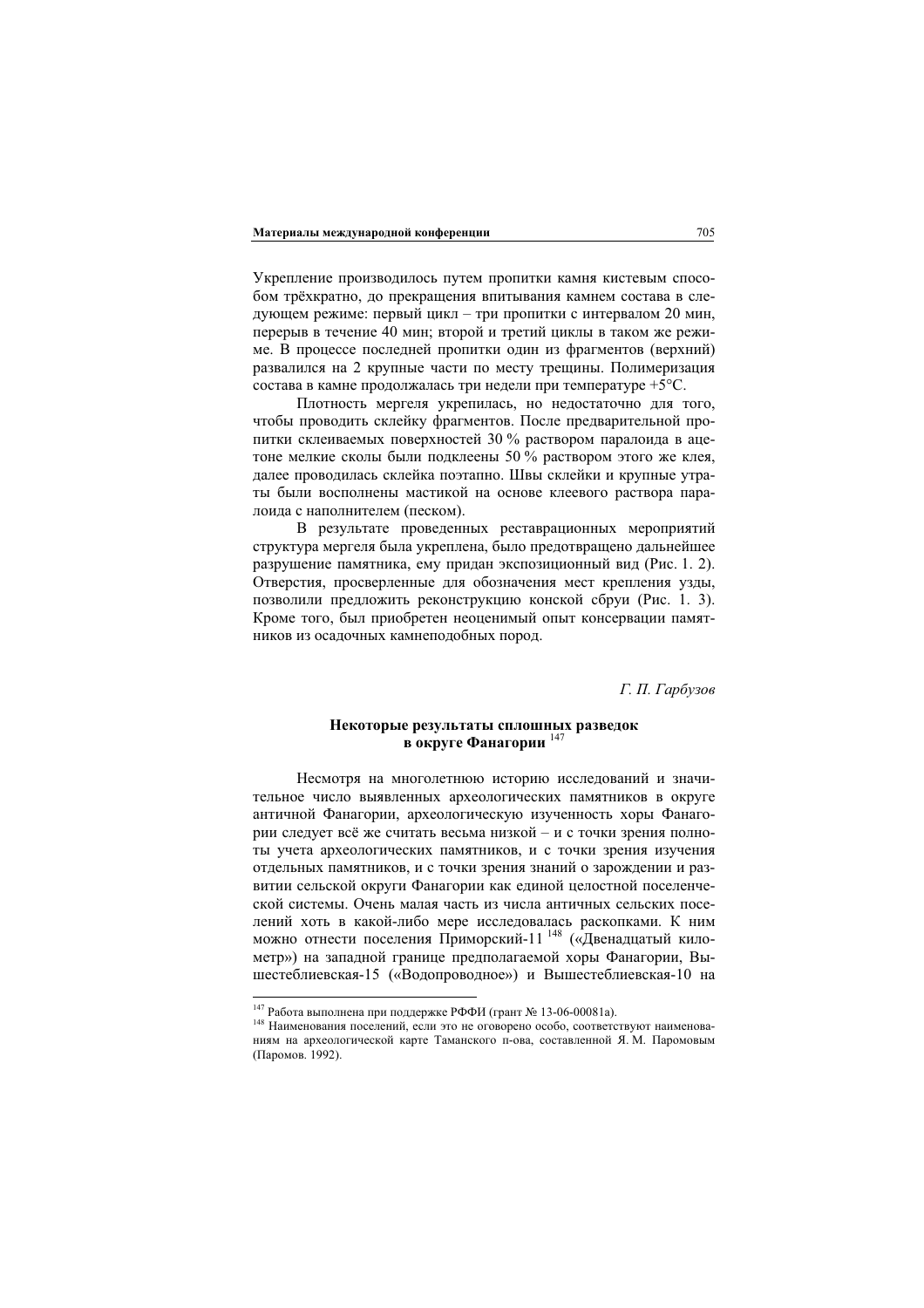южной границе хоры, Приморский-23, Сенной-11 (вновь выявленный памятник, работы Таманской экспедиции ИА РАН). Все современные выводы о составе и структуре поселенческой системы в округе Фанагории основываются, таким образом, в основном на результатах разведок разных лет и авторов. Наиболее последовательные из этих разведок ориентировались, кроме случайных сборов подъемного материала, на визуальное дешифрирование имевшихся коллекций архивных аэрофотоснимков. Однако, практически все эти разведки не занимались специальным исследованием округи Фанагории, так как они решали более обшие залачи. Неполнота существовавших представлений о сложности поселенческой системы на хоре Фанагории стала наглядной после проведения археологических развелок, выполненных по схеме лействительно сплошного обследования в рамках работ Таманской экспедиции ИА РАН в 2005– 2012 гг.

Для обследований использовалась методика археологической съемки с последовательным осмотром исследуемых участков с интервалами между наблюдателями 3–4 м и регистрацией местоположения археологического материала на поверхности почвы, в большинстве случаев фрагментов керамики, с помощью портативных GPS-приёмников (Гарбузов. 2008; Гарбузов. 2010; Гарбузов, Завойкин. 2009) <sup>149</sup>. По этим данным в среде и инструментами ГИС рассчитывалась затем плотность керамики (число фрагментов керамики на единицу площади) и по определенному единому пороговому значению этой плотности произволилась объективная оценка возможных границ античных сельских поселений. В качестве такого универсального порога выбрана плотность 0,3 фрагмента керамики на один квадратный метр. Подобный формальный подход, т.е. выделение границ поселений по плотности пространственного распределения керамики, широко практикуется в археологических проектах, реализованных и реализуемых в разных регионах Средиземноморья с целью изучения систем расселения, в первую очередь античных. Так как результаты полевой съемки достаточно сильно зависят от условий вилимости археологического материала на поверхности почвы, в наших работах для получения максимально достоверных данных, сопоставимых с точки зрения погрешностей, обследовались только хорошо возделанные виноградники, сады и свежераспаханные поля, занимающие наиболее плодородные земли хоры Фанагории.

Общая площадь всех обследованных по такой методике участков в округе Фанагории (Рис. 1) на данный момент составляет око-

<sup>149</sup> Отличительными чертами методики являются ее недеструктивный характер и возможность проверки результатов обследований повторными съемками.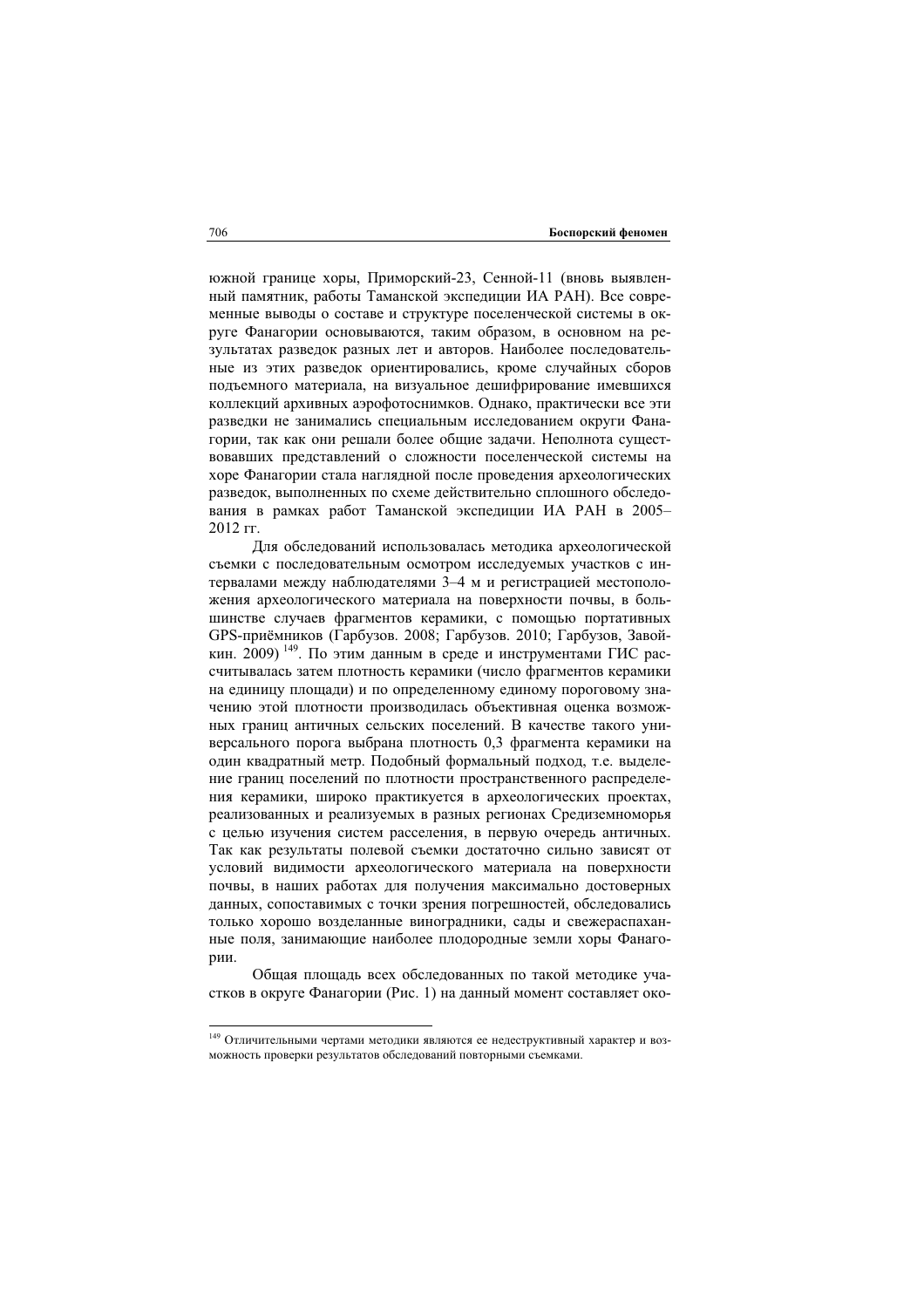ло 7,8 км<sup>2</sup> (три отдельных целостных участка, их площади равны приблизительно 4,6, 2,6 и 0,6 км<sup>2</sup>). При оценке общей площади хоры в диапазоне 50–75 км<sup>2</sup> её обследованная часть занимает от 10 до 16 % общей площади. В пределах обследованных участков выявлено не менее 46 самостоятельных областей высокой концентрации археологического материала, происхождение которых связано, наиболее вероятно, с распаханными культурными слоями сельских поселений. Выявленные следы поселений имеют разные размеры (Гарбузов. 2010), от компактных областей площадью в доли гектара (остатки небольших усадьб), до обширных областей площадью 10–15 га (поселения Солёный-3, Сенной-2) со сложной внутренней структурой распределения керамики<sup>150</sup>. Интерпретация областей с высокой концентрацией керамики как следов сельских поселений вполне соответствует принципам составления известной археологической карты Таманского полуострова Я. М. Паромова (Паромов. 1992). Но при довольно сходном, в общем, подходе к выделению поселений, указанная карта наглядно демонстрирует ограниченные возможности маршрутных или выборочных разведок – на всей обследованной нами площади на карте отмечено не более 16 поселений. Сравнение данных карты с результатами сплошных обследований показывает, что из поля зрения предшествующих разведок выпало много небольших памятников, а в тех случаях, когда прежняя локализация памятников в целом подтверждается, практически всегда ранее предложенные границы поселений (особенно у крупных памятников) не соответствуют границам и структуре распространения археологического материала, причем это несоответствие может быть весьма значительным

Для всей обследованной плошали в округе Фанагории фиксируется плотность около 5,9 поселения (обособленной области высо-. .<br>кой концентрации керамики) на 1 км<sup>2 151</sup>. Важно отметить, что пространственное распределение выявленных поселений демонстрирует, даже вблизи столь крупного центра как античная Фанагория, заметную неоднородность, например, обследования показали, что обширная целостная территория плошалью 2.5 км<sup>2</sup> к северу от поселения Солёный 3 свободна от каких-либо поселенческих памятников. Неравномерность размещения поселений приобретает после сплош-

 $^{150}\rm~Hz$  Таманском полуострове, как показывают результаты наших разведок вне округи Фанагории, площадь областей с «поселенческой» плотностью керамики может превышать 20–25 га. Примером служат области, связанные с сельскими поселениями Кучугуры-5/7 (два ранее выделенных памятника составляют в действительности, с точки зрения плотности археологического материала, единое образование) и Вино-

истаний-4.<br>градный-4.<br><sup>151</sup> Эта величина вполне сопоставима с плотностью таких областей («сайтов»), даваемой сплошными обследованиями в Средиземноморье – типичная плотность «сайтов» лежит в этом регионе в диапазоне от 2 до более чем 6,5 на 1 км<sup>2</sup> (Гарбузов. 2010).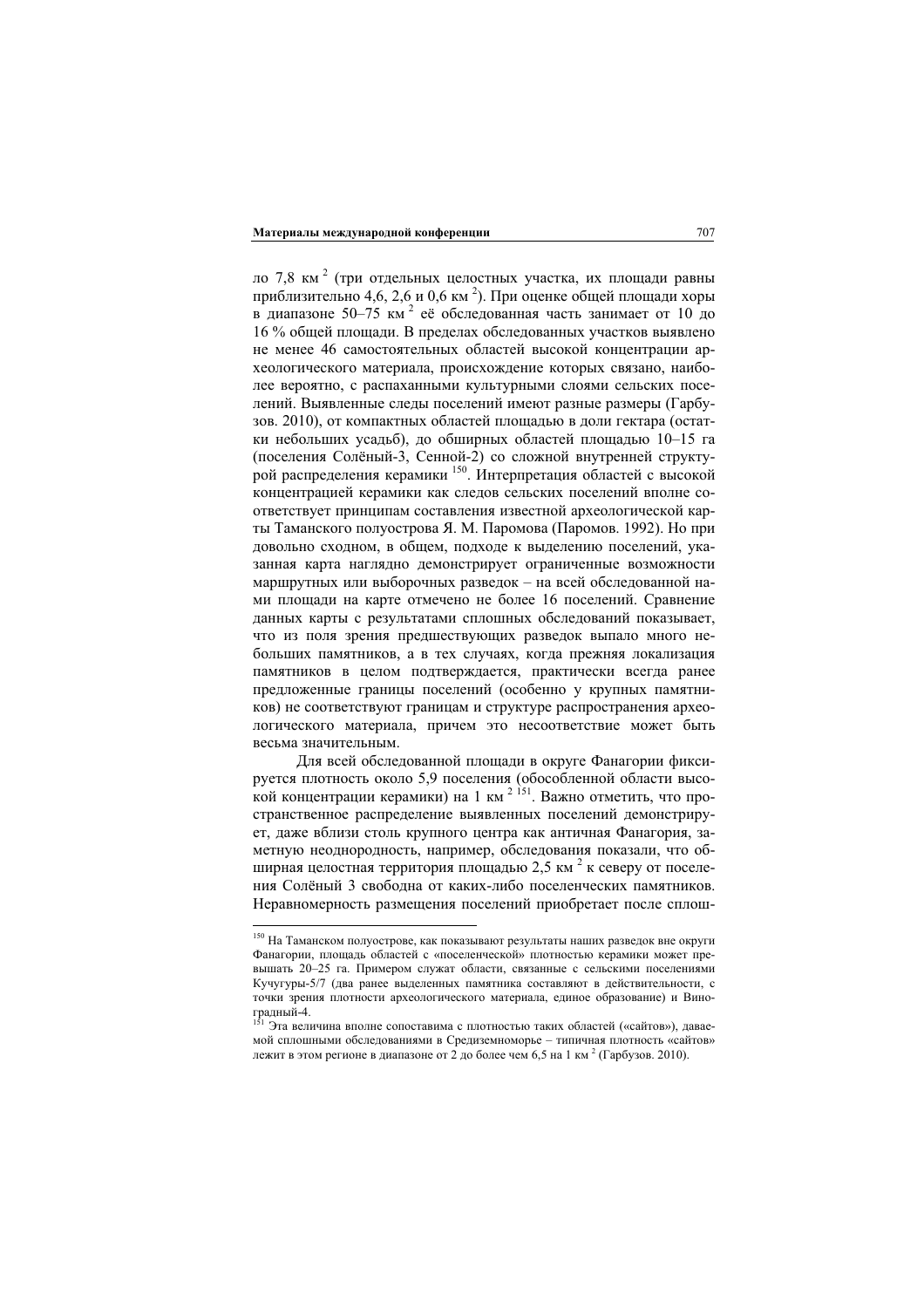ных обследований - в рамках возможностей методики - силу установленного факта, в то время как в случае археологических карт, основанных на маршрутных разведках, отсутствие памятников почти всегда поднимает вопрос о пропусках данных. Доказанная сплошными обследованиями неравномерность размещения служит характерной особенностью, которую необходимо объяснить и учесть при моделировании развития поселенческой системы.

Во время полевых съемок наблюдатели собирали заслуживающий особого внимания археологический материал, в основном профильные части амфор, и фиксировали его местоположение. Амфорный материал по возможности датировался специалистами, так что в результате обследований каждый выявленный памятник был соотнесен с определенной выборкой атрибутированной и датированной керамики, позволяющей дать памятнику хронологическую характеристику. В условиях систематической сплошной съемки выборки датированной керамики достигают внушительных объемов и существенно превосходят в этом плане коллекции датированной керамики, полученные при проведении случайных сборов на памятниках. Например, к поселению Солёный-3 (Паромов. 1992. С. 341–342) было отнесено около 75 датированных фрагментов керамики (с исключением отмеченных в списке подъемного материала фрагментов амфор «эллинистического времени неопределенных центров» и керамики без датировок), в то время как сплошной осмотр участка этого поселения, на котором выделяется сложная структура из ряда областей высокой концентрации керамики, дал суммарно 939 датированных фрагментов (Гарбузов, Завойкин. 2009). Очевидно, что вторая выборка значительно более репрезентативна и с гораздо большей статистической достоверностью описывает детали частотных распределений по хронологическим периодам, центрам производства керамики и т.п. Немаловажно также, что все датированные фрагменты имеют пространственную привязку – это позволяет, например, строить карты плотности датированной керамики для отдельных хронологических периодов.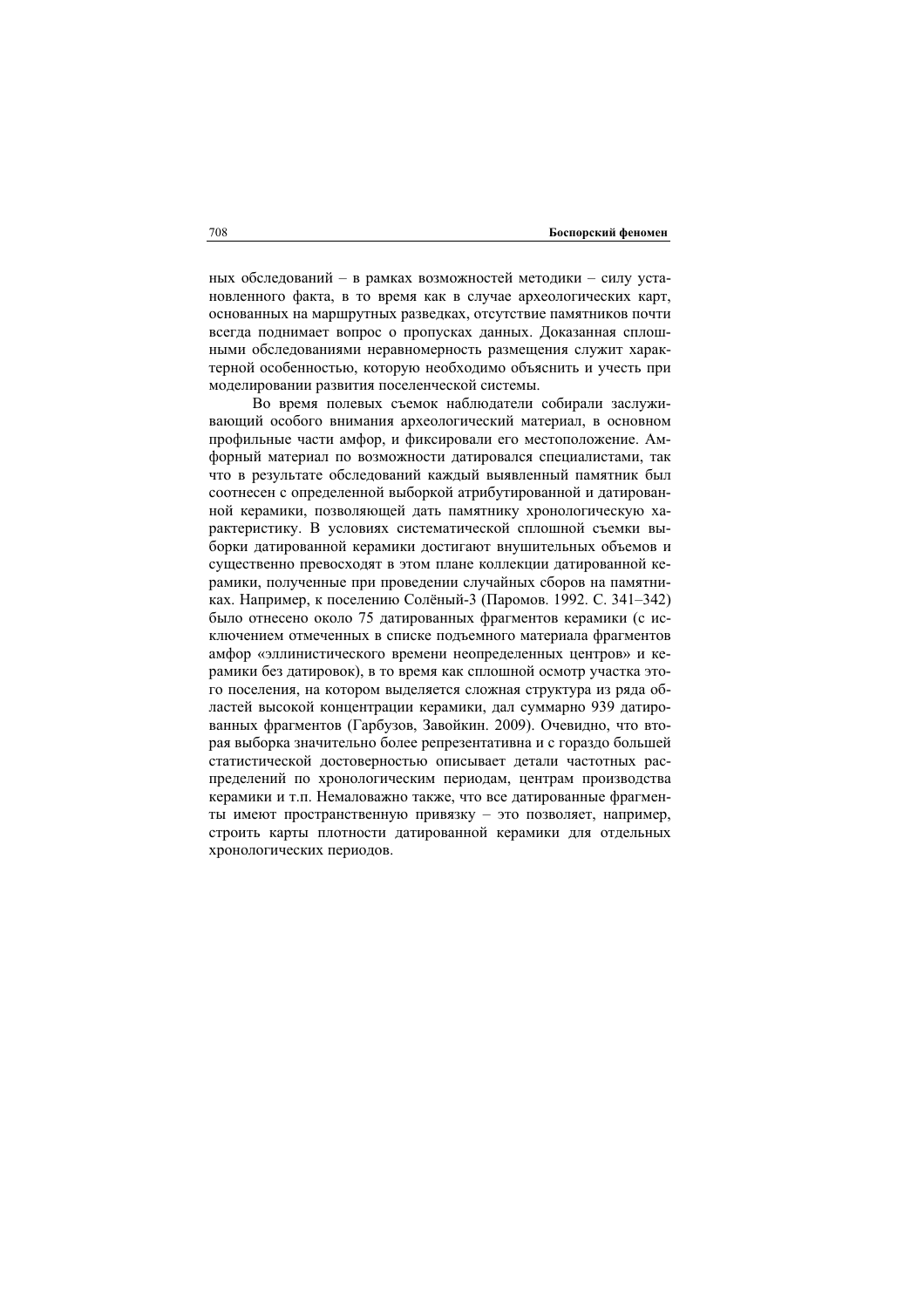

Рис. 1. Участки сплошного обследования в округе Фанагории и выявленные в их пределах области высокой концентрации керамики. Пунктиром обозначены древние дороги

Рассматривая выявленную обследованиями систему поселений с точки зрения двух основных составляющих, пространственной и хронологической, можно отметить очевидное присутствие в ней поселений разных рангов (Гарбузов. 2010) и заметные вариации «интенсивности потребления» на поселениях в различные хронологические периоды <sup>152</sup>. Эти вариации отражают, как можно предположить, определенные этапы в процессах формирования и развития поселенческой системы в округе Фанагории.

 $^{152}$ В качестве условной оценки «интенсивности потребления» на поселении в тот или иной хронологический периол принимается, исхоля из возможностей метолики обследований, количество фрагментов амфорной керамики, датированных соответствующим временем. Этот показатель вполне может быть использован для сравнитель-• ного анализа – во-первых, все выявленные поселения подвергаются приблизительно равному антропогенному воздействию (неоднократная плантажная вспашка и т.п.), во-вторых, обследования всех поселений велись по единообразной методике в условиях хорошей заметности археологического материала.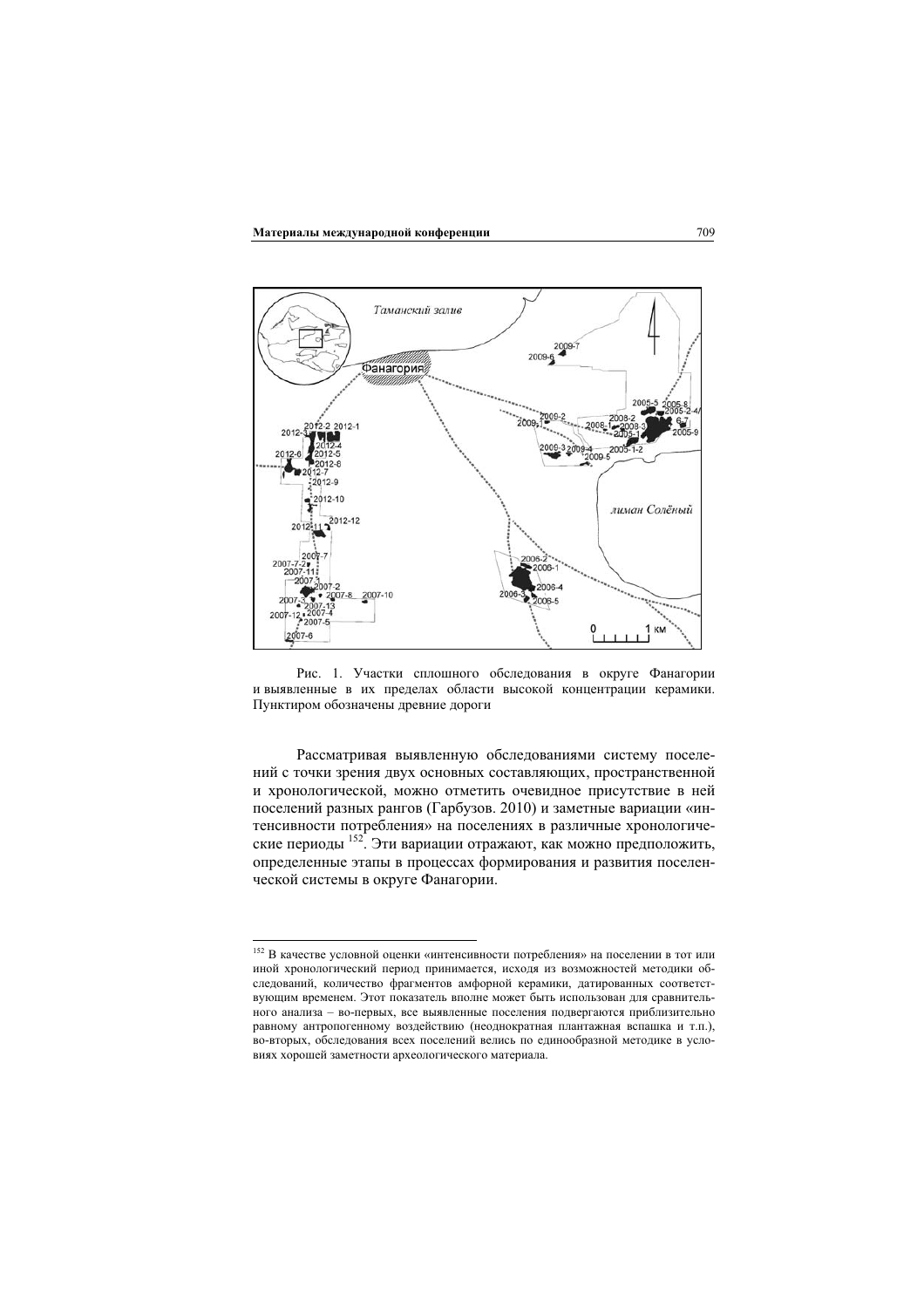710 **Боспорский феномен** 



Рис. 2. Распределение датированной керамики по выделенным в ходе обследований областям (хронологические периоды V, IV и II вв. до н.э.). Число фрагментов керамики пропорционально размеру символов соответственно шкале, приведённой на рисунке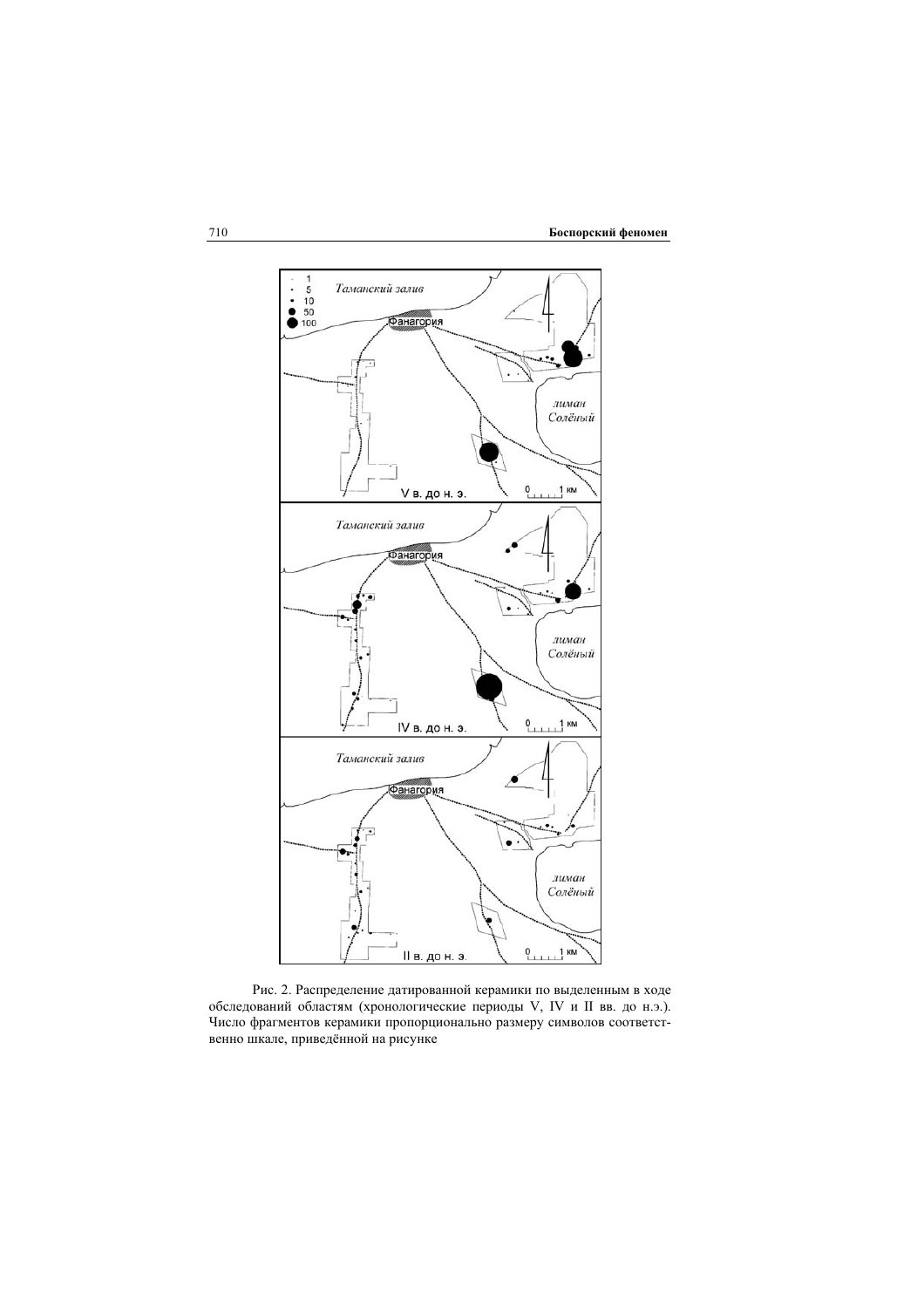По всей видимости, указанные процессы шли неравномерно, в результате чего активно осваиваемые в ранний период части хоры Фанагории со временем теряли свою относительную значимость (по крайней мере, резко снижался уровень потребления расположенных там поселений), поселенческая система перестраивалась и приобретала более однородный вид с преобладанием множества относительно небольших центров. Подобная перестройка хорошо прослеживается на представленных на Рис. 2 схемах, учитывающих число датированных фрагментов керамики определенного периода времени, приходящихся на каждое поселение (схемы построены для V, IV и II вв. до н.э.).

Помимо общего изучения расположения памятников и их основных свойств (размеры, хронология), особого внимания заслуживает характер взаимосвязи памятников с природной средой, отношение к природным ресурсам и путям коммуникаций. В этом смысле пожалуй один из самым интересных вопросов – соотнесение результатов обследований с природными условиями долины к югу от Фанагории, по которой многие исследователи проводят один из «страбоновых» рукавов Кубани. Обследования обнаруживают, например, в самых низких местах этой долины, там, где следовало бы ожидать речное русло, существовавшие по крайней мере с V–IV вв. до н.э. античные поселения, приуроченные к хорошо заметной древней дороге, пересекающей долину.

Проведенные обследования рассматриваются нами как один из необходимых этапов работ по созданию современной археологической карты сельской территории античной Фанагории, включающей в себя разнообразную информацию как об археологических памятниках всех типов, так и о состоянии природной среды. Полученные в ходе обследований результаты позволяют планировать продолжение полевых работ по описанной выше простой методике с целью максимально полного покрытия предполагаемой территории хоры Фанагории сплошными разведками и выявления по возможности всех потенциальных поселений, с составлением подробной схемы существовавшей на этой территории поселенческой системы.

#### **Литература**

- $\Gamma$ .  $\Pi$ . Гарбузов. Интенсивная археологическая съёмка как способ количественного описания античного культурного ландшафта // Археология и геоинформатика. ИА РАН. Отлел охранных раскопок. Группа «АГИС». М., 2008. Вып. 5. CD-ROM.
- *Г*. *П*. Гарбузов. Оценка площадей античных сельских поселений в округе Фанагории // ПИФК. 2010. № 1.